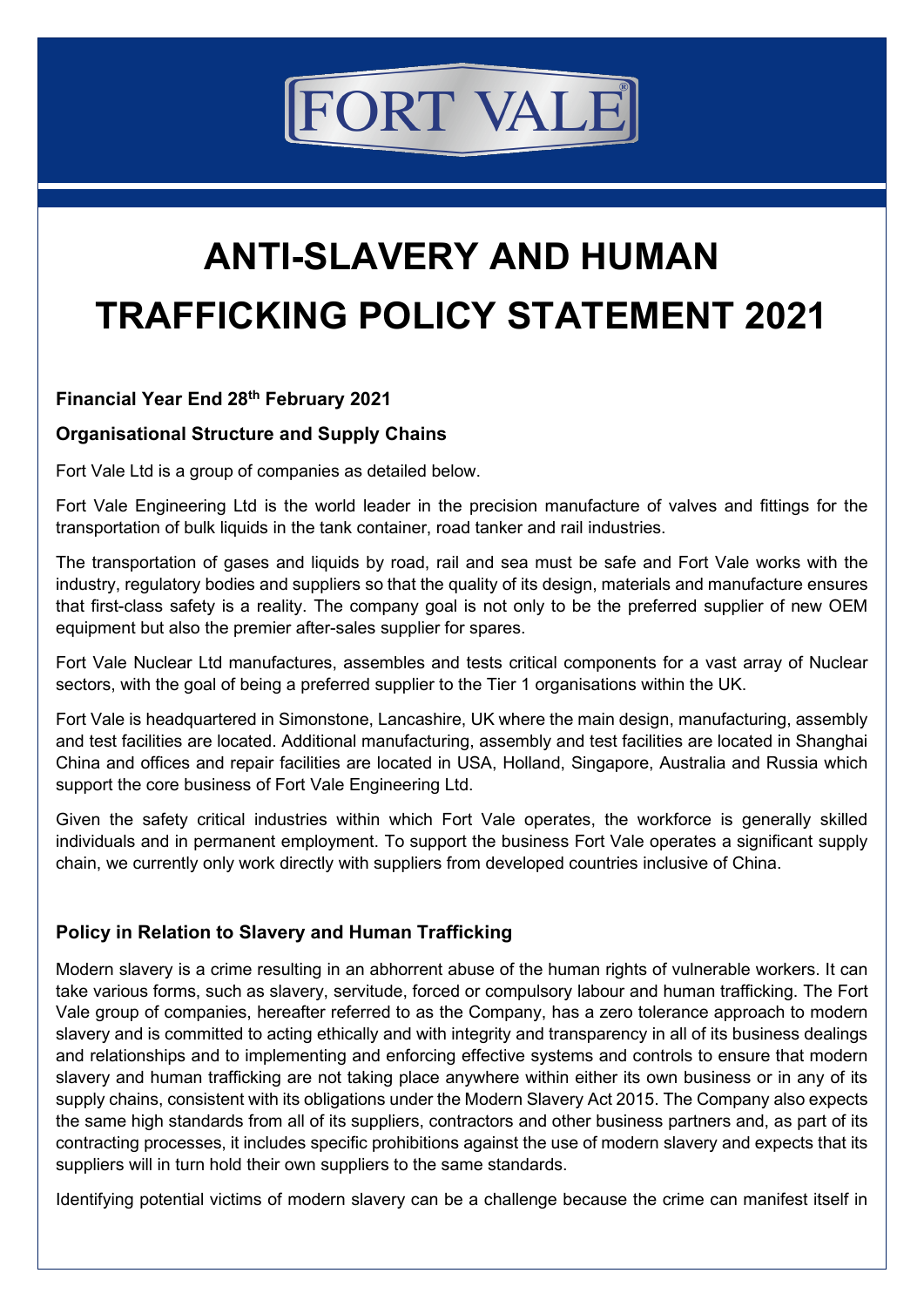many different ways. There is a spectrum of abuse and it is not always clear at what point, for example, poor working practices and lack of health and safety awareness have become instances of human trafficking, slavery or forced labour in a work environment. In addition, some suppliers may go to great lengths to hide the fact that they are using slave labour. However, the Company accepts that it has a responsibility through its due diligence processes to ensure that workers are not being exploited, that they are safe and that relevant employment, health and safety and human rights laws and standards are being adhered to, including freedom of movement and communications.

This policy applies to all individuals working for the Company or on the Company's behalf in any capacity, including employees, directors, officers, agency workers, volunteers, agents, contractors, consultants and business partners.

# **Responsibility for the policy**

The board of directors has overall responsibility for ensuring that this policy complies with the Company's legal and ethical obligations.

The General Managers have day-to-day responsibility for implementing this policy, monitoring its use and effectiveness and auditing internal control systems and policies and procedures to ensure they are effective in preventing or remediating the risk of modern slavery. The General Managers and the Board of Directors are also responsible for investigating allegations of modern slavery in the Company's business or supply chains.

Line managers are responsible for ensuring that those reporting to them understand and comply with this policy.

#### **Compliance**

The prevention, detection and reporting of modern slavery in any part of the Company's business or supply chains, whether in the UK or abroad, is the responsibility of all those working for the Company or under the Company's control. You are required to avoid any activity that might lead to a breach of this policy.

If you believe or suspect a breach of or conflict with this policy has occurred or may occur, you must notify your line manager or report it in accordance with the Company's Disclosures in the Public Interest Policy. You are encouraged to raise concerns about any issue or suspicion of modern slavery in any part of the Company's business or supply chains as soon as possible. If you are unsure about whether a particular act, the treatment of workers or their working conditions within any of the Company's supply chains constitutes any of the various forms of modern slavery, please raise it with your line manager. You can also contact the government's Modern Slavery Helpline on 0800 0121 700 for further information and guidance on modern slavery.

The Company aims to encourage openness and will support anyone who raises genuine concerns in good faith under this policy, even if they turn out to be mistaken. The Company is committed to ensuring that no one suffers any detrimental treatment or victimisation as a result of reporting in good faith their suspicion that modern slavery is or may be taking place in any part of its business or in any of its supply chains.

#### **Due Diligence of the Policy**

The Company practices robust due diligence during the supplier selection process, including the use of supplier questionnaires, Quality, Environment, Health and Safety reviews, along with supplier intelligence sources such as Dun & Bradstreet to ensure that all supplies are financially, ethically and legally sound, this is supported by supplier assessment audits where deemed appropriate. These processes allow the Company to manage supply chain risk.